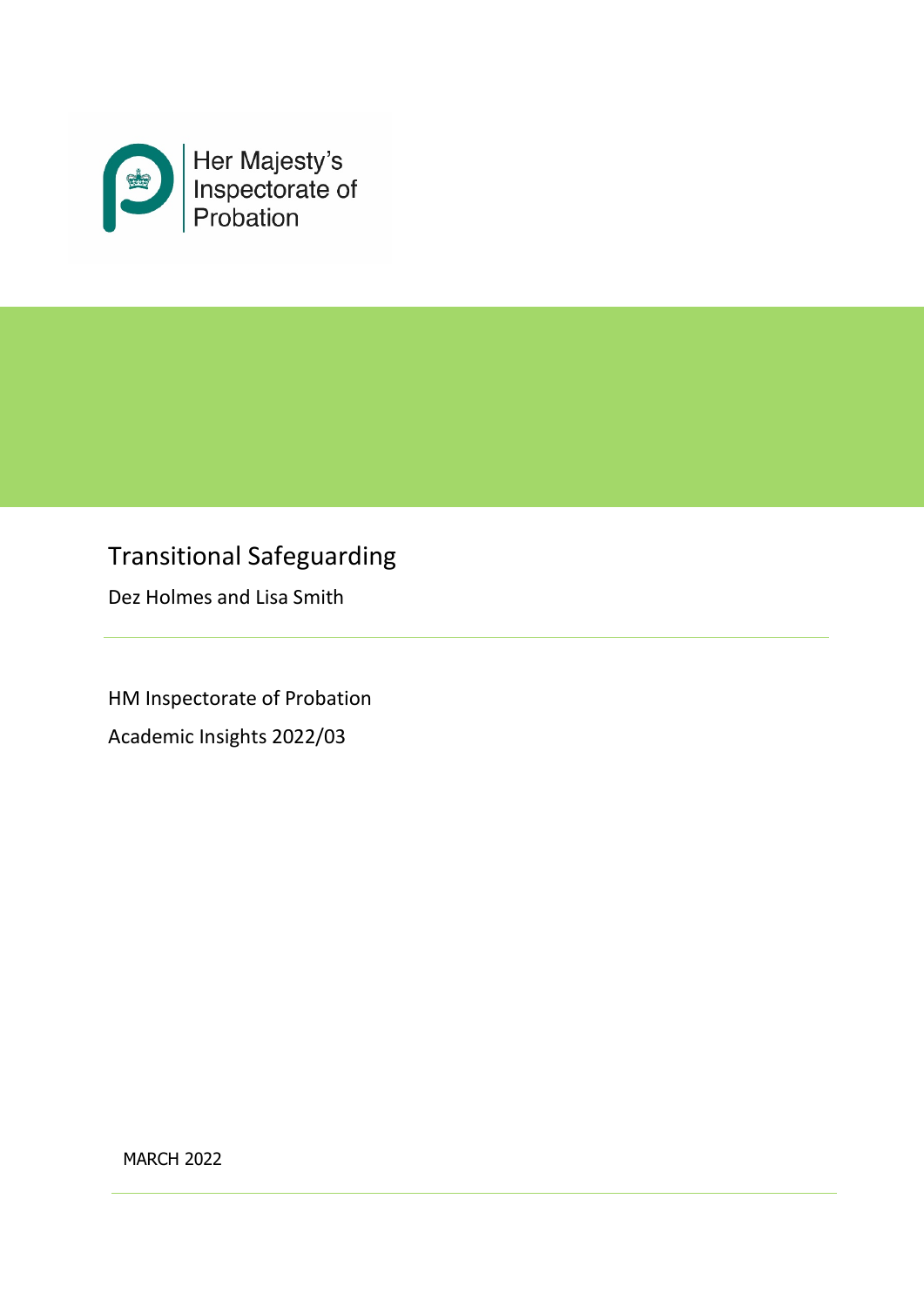# **Contents**

| 2.3 How Transitional Safeguarding connects with the justice system 9 |  |
|----------------------------------------------------------------------|--|
|                                                                      |  |
|                                                                      |  |
|                                                                      |  |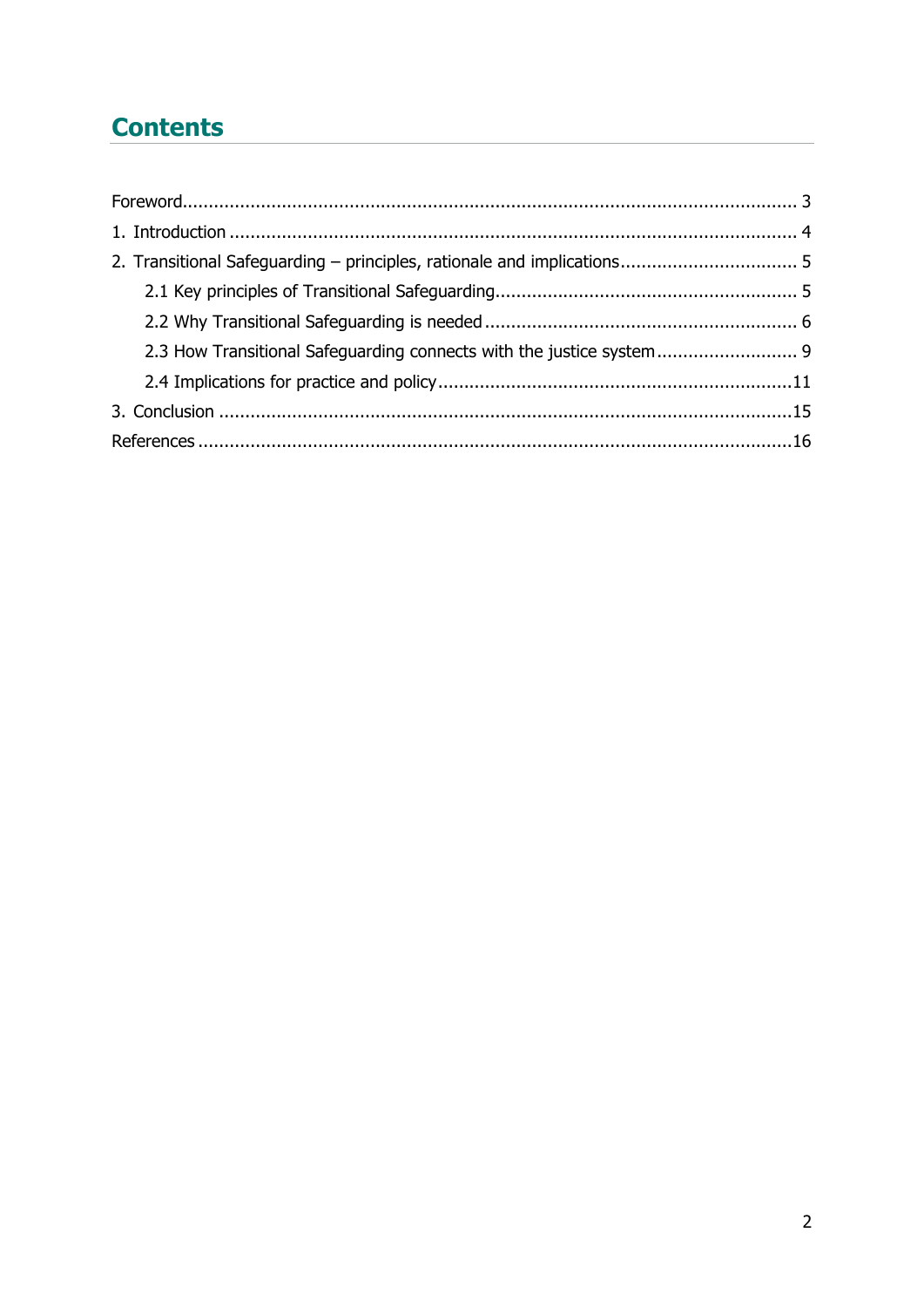# <span id="page-2-0"></span>**Foreword**

HM Inspectorate of Probation is committed to reviewing, developing and promoting the evidence base for high-quality probation and youth offending services. Academic Insights are aimed at all those with an interest in the evidence base. We commission leading academics to present their views on specific topics, assisting with informed debate and aiding understanding of what helps and what hinders probation and youth offending services.

This report was kindly produced by Dez Holmes and Lisa Smith, providing an overview of the concept of Transitional Safeguarding which argues for a more fluid non-binary approach to safeguarding, recognising that the transition to adulthood is a process that continues beyond an  $18<sup>th</sup>$  birthday, and that many harms and traumas do not stop at this age. Attention is also given to the transition points and gaps between the safeguarding system/s and the justice system/s, recognising that the respective populations overlap considerably. A holistic framework is applied, underpinned by six interconnected and interdependent principles, highlighting the importance of an approach which is evidence-informed, ecological/contextual, developmentally-attuned, relational, equalities-orientated, and participative. Building upon these principles, a range of helpful considerations are set out in relation to individual practice, services and workforce, strategic partnerships, and policy. Crucially, practice cannot be expected to change in a vacuum; the systems and policy landscape within which practitioners are working needs to continue to evolve to enable effective support for young people.

 $2U = U_{\text{ref}}$ 

**Dr Robin Moore** Head of Research

#### **Author profiles**

**Dez Holmes** is the Director of Research in Practice, a not-for-profit organisation that supports evidence informed practice and policy within child and family and adults' services. Her particular interests include adolescence, safeguarding, participatory practice, and transitions.

**Lisa Smith** is Assistant Director at Research in Practice and leads on adult social care for the organisation. She has a background in commissioning services to support people in drug treatment, and those in the criminal justice system. Lisa is particularly interested in social inclusion, safeguarding, drug and alcohol use, and supporting those in the criminal justice system.

**The views expressed in this publication do not necessarily reflect the policy position of HM Inspectorate of Probation.**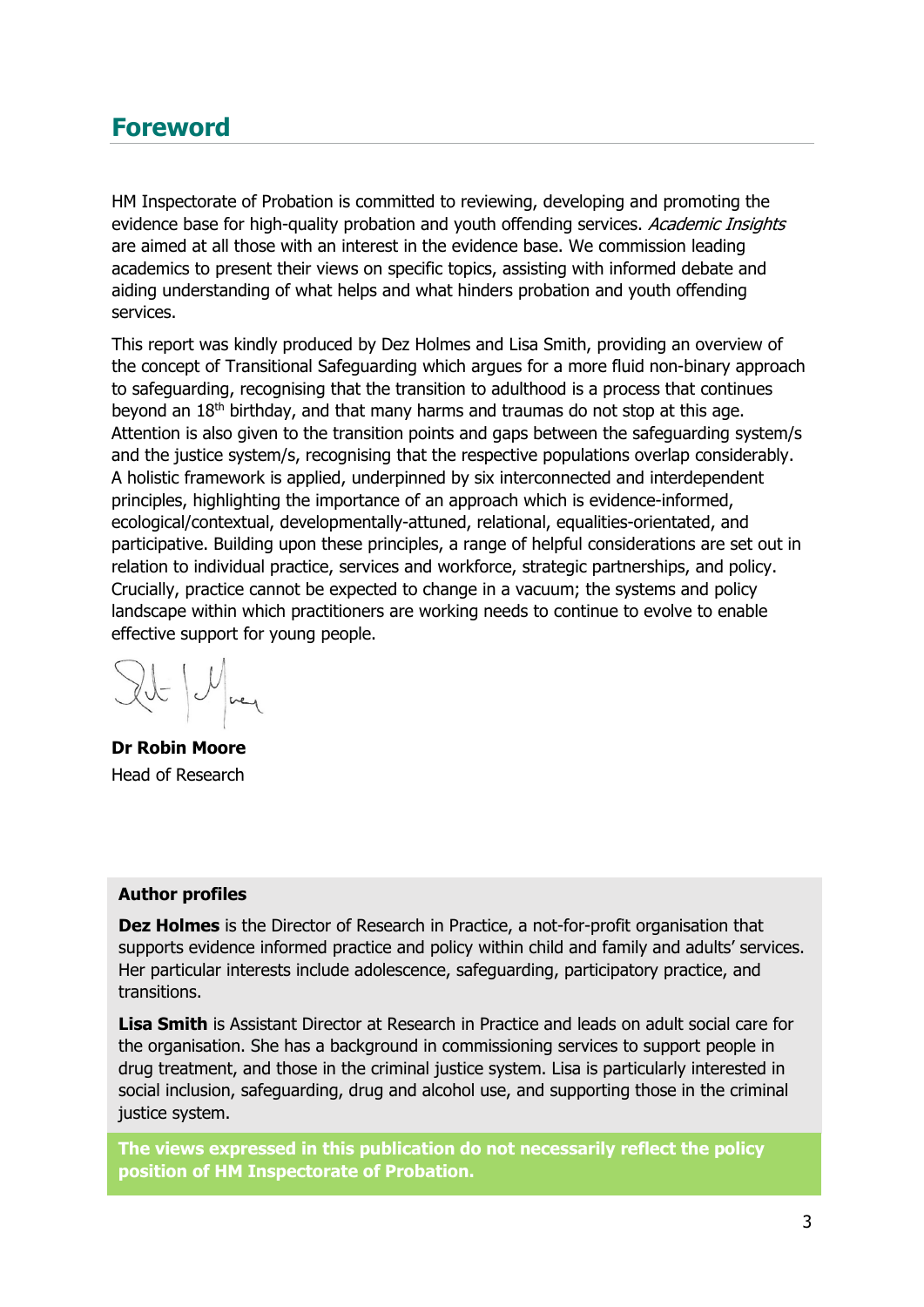# <span id="page-3-0"></span>**1. Introduction**

This Academic Insights paper focuses on the concept of Transitional Safeguarding and is aimed at professionals and policy makers working within the youth and criminal justice systems, whether in direct practice or those leading local and/or national systems.

Transitional Safeguarding is described as:

'An approach to safeguarding adolescents and young adults fluidly across developmental stages which builds on the best available evidence, learns from both children's and adult safeguarding practice, and which prepares young people for their adult lives'

(Holmes and Smale, 2018).

Transitional Safeguarding offers a critique of the current binary safeguarding systems for young people under and over 18, and argues for a more fluid approach which responds to the person's dynamic developmental needs. Here, 'young people' or 'youth' is loosely defined as mid-teens to mid-twenties, in keeping with the United Nations definition (UN, 2020) and recognising that a rigid age-bound definition would be counter to the intention of Transitional Safeguarding (Holmes, 2022a).

Transitional Safeguarding is not a prescriptive model, instead it is an overarching approach informed by key principles and designed to respond to local context (Cocker et al., 2021a). Importantly, the term encompasses activity that exists outside of the traditional definitions of both 'transitions' and 'safeguarding':

- the former is often narrowly interpreted as transition between children's and adults' services, for example, transitions services for young people with disabilities, rather than encompassing a broader understanding of transition into adulthood
- the latter can be interpreted in a way that focuses on eligibility for adult social care services (described as 'care and support needs'), to the extent it can undermine preventative and needs-led approaches (Office of the Chief Social Worker for Adults, 2021).

Adolescence and emerging adulthood can be a time when harms outside the family home, sometimes referred to as extra-familial or 'contextual' harms, are particularly relevant. These harms, which include some forms of exploitation, often exist at the intersection between safeguarding and community safety or law enforcement (Firmin, 2020). Although not the only driver for Transitional Safeguarding, increased understanding of criminal exploitation has prompted calls for a more integrated response to young people who are both at risk of harm and in conflict with the law (ADCS, 2021a).

Accordingly, Transitional Safeguarding considers not only the transition between childhood and adulthood, but also the transition points and gaps between the safeguarding system/s and the justice system/s. This Academic Insights paper will therefore pay particular attention to issues of exploitation.

Transitional Safeguarding is relevant to [County Lines,](https://www.justiceinspectorates.gov.uk/hmiprobation/wp-content/uploads/sites/5/2021/01/Academic-Insights-county-lines-.pdf) [trauma-informed practice](https://www.justiceinspectorates.gov.uk/hmiprobation/wp-content/uploads/sites/5/2020/07/Academic-Insights-McCartan.pdf) and [Contextual Safeguarding;](https://www.justiceinspectorates.gov.uk/hmiprobation/wp-content/uploads/sites/5/2020/11/Academic-Insights-Contextual-Safeguarding-CF-Nov-20-for-design.pdf) there are Academic Insights papers on these topics which complement this paper on Transitional Safeguarding.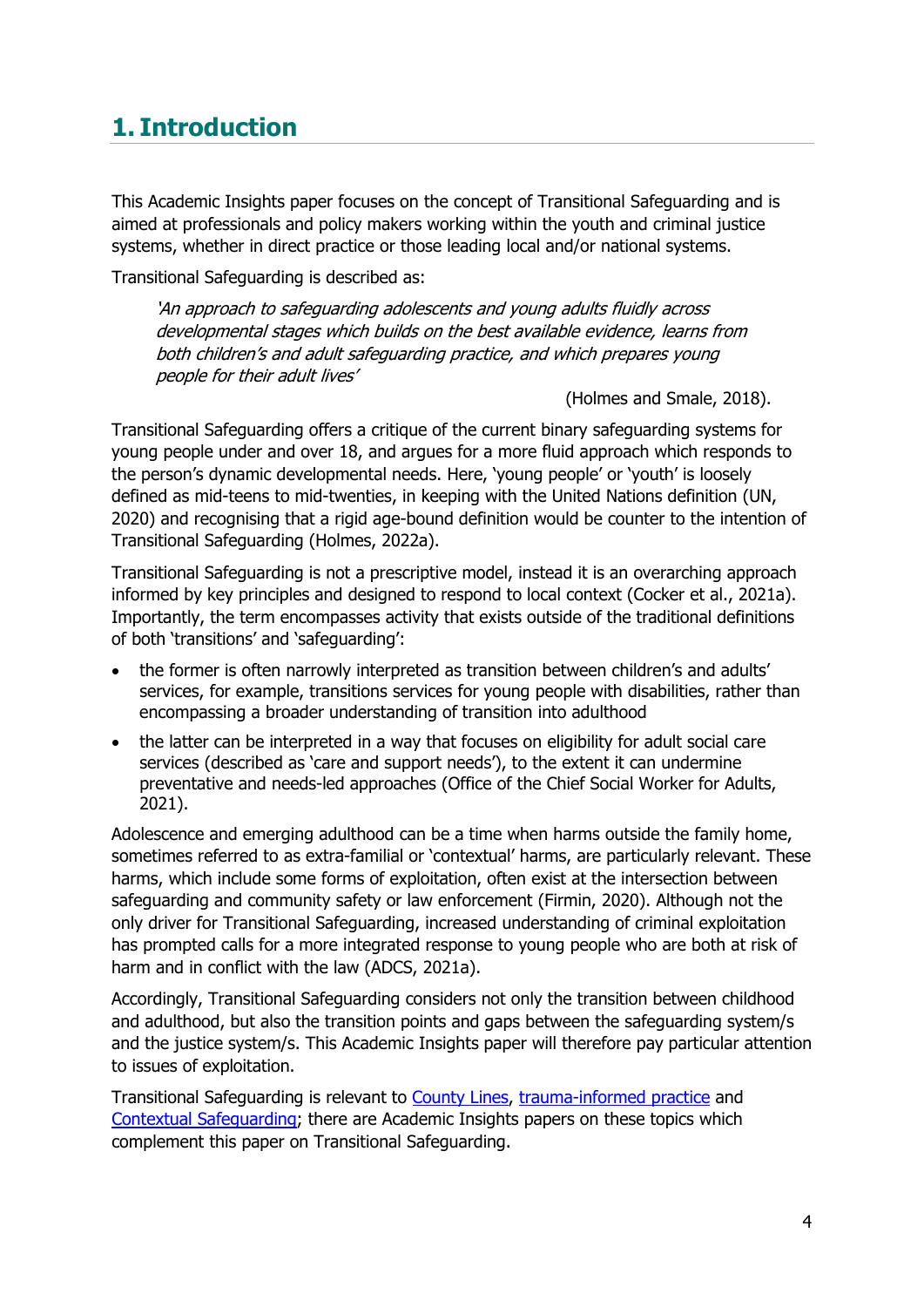# <span id="page-4-0"></span>**2. Transitional Safeguarding – principles, rationale and implications**

## <span id="page-4-1"></span>**2.1 Key principles of Transitional Safeguarding**

Transitional Safeguarding is underpinned by a holistic framework informed by six interconnected and interdependent key principles (Holmes, 2021).



- Being **evidence informed** means drawing on evidence from research, professional expertise, and the lived experience of (in this context) young people and their families (Barlow and Scott, 2010). Research highlights the many safeguarding needs of young people facing criminal exploitation (Firmin, 2020; Maxwell et al, 2019). Evidence from professionals reinforces the need for a more transitional approach (Cocker et al, 2022a), and young people's stories make a clear case for Transitional Safeguarding (Office of the Chief Social Worker, 2021).
- An **ecological**<sup>[1](#page-4-2)</sup> lens means considering the 'ecosystems' that influence a young person, from the individual and their family, through to their peers and community, and wider society. Similarly, a **contextual**<sup>[2](#page-4-3)</sup> perspective focuses on the places, spaces and social contexts in which young people are safe or unsafe (Firmin, 2020).
- Adolescence and emerging adulthood are distinct developmental life-stages (Coleman and Hagell, 2022; Arnett, 2000); this invites a **developmentally-attuned** approach in which the professional response is responsive to the individual needs of the young person and their circumstances, instead of being dictated by rigid age-related boundaries.

<span id="page-4-2"></span><sup>&</sup>lt;sup>1</sup> Drawing on Bronfenbrenner's 1977 ecological theory of child development.

<span id="page-4-3"></span><sup>2</sup> Drawing on [Contextual Safeguarding.](https://www.csnetwork.org.uk/en/)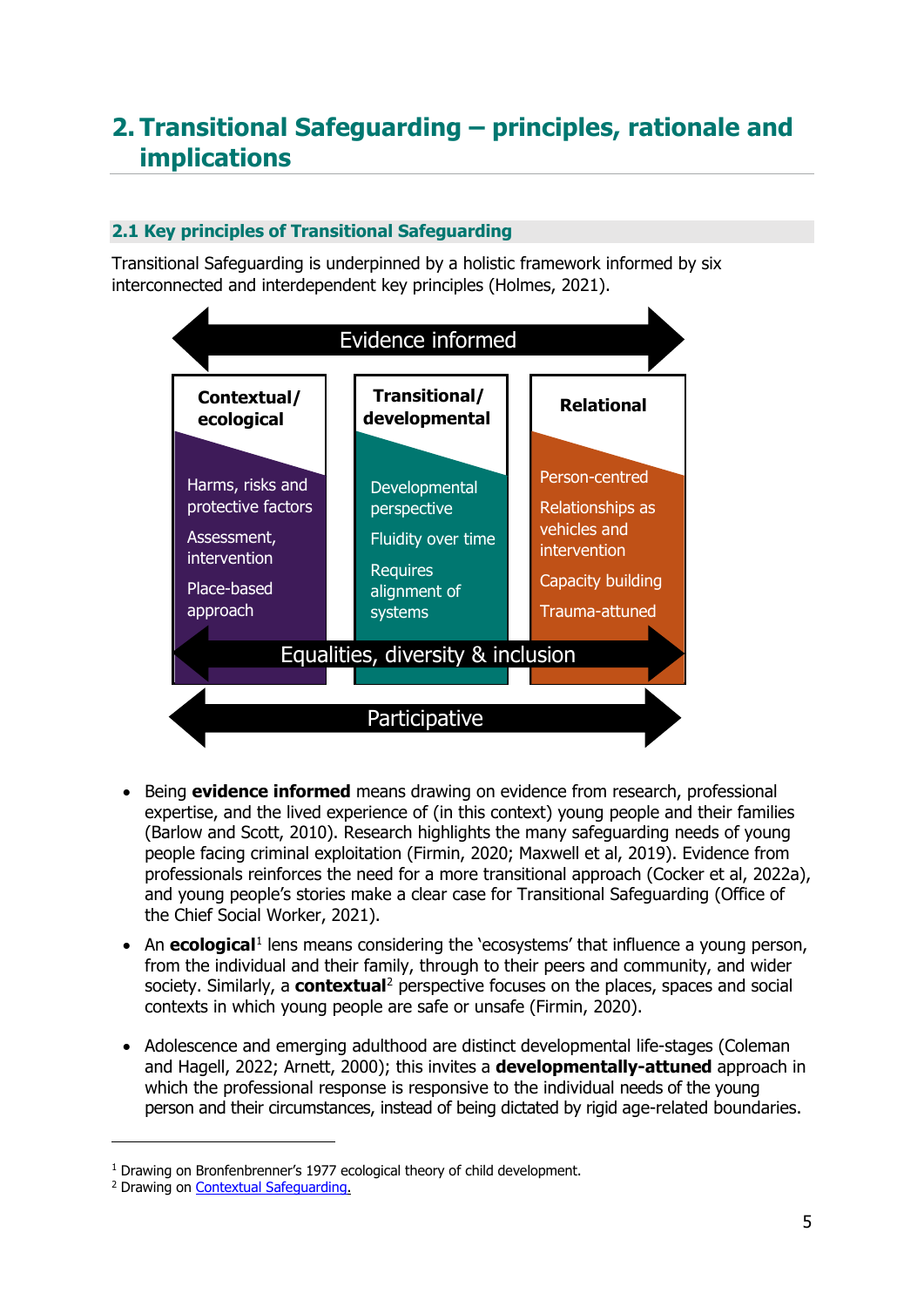- A **relational** approach that recognises the impact of trauma is core to Transitional Safeguarding, and is particularly important where a young person believes they are choosing to engage in harmful contexts or behaviour (Hickle and Lefevre, 2022).
- Widespread evidence of structural inequalities and disproportionality affecting young people (Davis and Marsh, 2022) demands an **equalities-oriented** approach in which equity, diversity and inclusion are foregrounded in all safeguarding and justice related work.
- Lastly, a highly **participative** approach is needed, recognising young people's rights and expertise and affording them as much choice and control as possible. This chimes with a restorative approach, allowing young people to engage more fully in procedural justice (Kirby, 2020).

### <span id="page-5-0"></span>**2.2 Why Transitional Safeguarding is needed**

#### **Case example:**

*J is a young person ensnared in an exploitative relationship and engaged in criminal activity as part of this. Upon turning 18, overnight, they will cease to be defined as a victim of child abuse and may instead be viewed as an adult with capacity to make such choices. Their circumstances and vulnerability are entirely unchanged by their birthday, but they are suddenly, no longer 'everybody's business'.* 

*The potential impacts of exploitation and trauma – such as mental ill-health and substance misuse – might escalate far enough to constitute 'care and support needs' which in turn may mean J is deemed eligible for safeguarding support as an adult. But they will likely experience much more harm and pain first, and may receive a criminal justice response before their safeguarding needs are recognised.* 

*Should J become a parent, it is very possible that children's safeguarding services might intervene, but this will likely be centred on the safeguarding risks facing their child.*

From a justice perspective, the increasing understanding of transitional needs is clear within sentencing guidelines:

'Reaching the age of 18 has many legal consequences, but it does not present a cliff edge for the purposes of sentencing...full maturity and all the attributes of adulthood are not magically conferred on young people on their  $18<sup>th</sup>$  birthdays... young people continue to mature, albeit at different rates, for some time beyond their 18<sup>th</sup> birthdays.'

(Lord Chief Justice,  $2018<sup>3</sup>$  $2018<sup>3</sup>$  $2018<sup>3</sup>$ ).

Young people in conflict with the law would be better supported by a less binary system, according to sector leaders:

'In recent years, the DfE has extended enhanced entitlements of support to other vulnerable groups, including children and young people with SEND and care leavers, up to 25 years to support transitions to adulthood. The enforcement-based approach of adult probation services differs greatly from the ethos and practical support offered by YOTs. A less binary approach to

<span id="page-5-1"></span><sup>3</sup> R. v. Clarke [2018] EWCA Crim 185, para 11.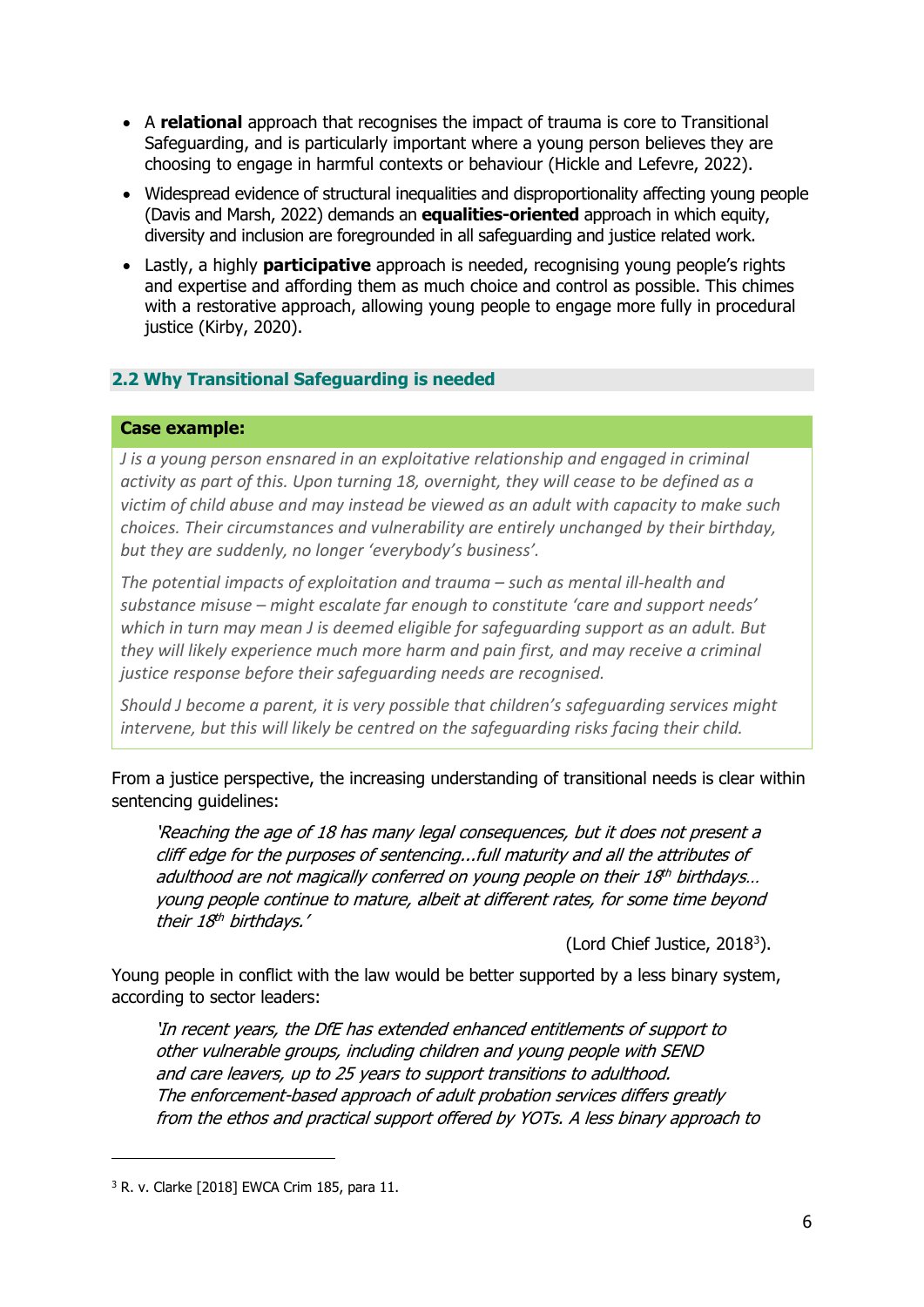youth justice services would contribute to better outcomes for individual children, for communities and the public purse.'

(ADCS, 2021a).

The argument for Transitional Safeguarding is grouped into three themes, each with relevance to the justice system:

- a) the process of transition from adolescence to adulthood
- b) the harms and structural disadvantages facing many young people
- c) the human and economic costs of the current binary approach

(Holmes, 2022a).

### **Transition to adulthood is a process, that continues beyond our 18th birthday**

Legally, the transition from childhood to adulthood occurs on a person's 18<sup>th</sup> birthday. However, research evidence presents a more nuanced picture, highlighting that the process of maturation involves physical, intellectual, social and emotional development (Prior et al., 2011), many aspects of which continue into the mid-20s (Johnson et al., 2009). In a review of research on maturity, including how young people exercise judgment and decisionmaking, authors concluded:

'…levels of psychosocial maturity continue to vary between individuals during the phase of 'young adulthood' (18-25 years) and… those at the lower end of this age range are closer in their psychosocial functioning to under-18s than they are to 25 year olds'

(Prior et al., 2011: 11).

Further studies exploring young people's brain functioning have led to some researchers calling for adolescence to be redefined as 10–24 years (Sawyer et al., 2018).

This understanding of individual maturation and the challenges it presents within the justice system is noted within Parole Board guidance:

'Access to a range of court outcomes and support services ceases on a person's eighteenth birthday. This is irrespective of the degree an individual has developed and matured'

(Parole Board, 2021: 6).

Adolescence is a time of exploration; a degree of risk is arguably developmentally important (Hanson and Holmes, 2014). There are a number of environmental, social and neurobiological drivers that influence a young person's development and their safety (Coleman and Hagell, 2022). This life stage usually involves increased time with peers, and less adult supervision, which can lead to young people being more likely to encounter extrafamilial harms (Firmin, 2020). Manipulation and coercion are common features of exploitation meaning young people may not recognise they are being exploited (Beckett et al., 2017; Maxwell et al, 2019). Yet professionals can too often assume free choice on the part of young people, which can lead to young people being held responsible for the harms they face (Beckett and Lloyd, 2022; Maxwell et al, 2019). However, this does not warrant a professional response that *minimises* young people's agency.

Instead, a developmentally-informed perspective urges a highly participatory response, enabling young people to exercise as much choice and voice as possible. Where practice feels coercive to the young person, this can mirror their experience of exploitation and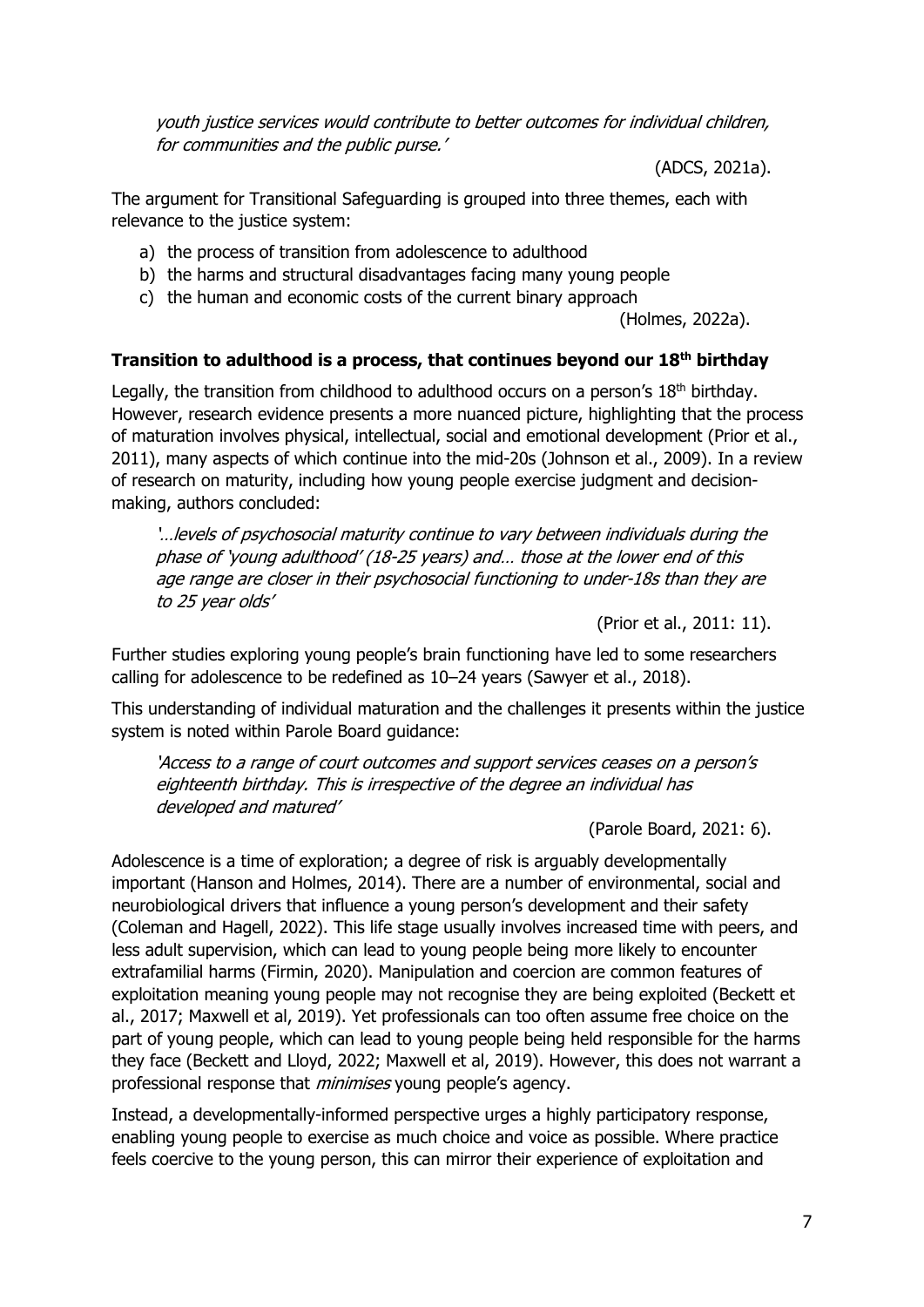undermine their engagement and relationships with professionals (Hill and Warrington, 2022; Lefevre et al, 2017).

## **Many harms, and the trauma they cause, don't stop at 18**

Harms such as exploitation, drug trafficking and community violence are a significant threat to young people's safety (ADCS, 2021b), and can awkwardly position young people at the interface between safeguarding and justice systems. These types of harm do not automatically stop at 18, nor does the resultant trauma. However, professional support can cease abruptly as a young person approaches 18, due to very different safeguarding thresholds for children and adults (Cocker et al, 2021b). Whilst government guidance regarding exploitation acknowledges that young people under 18 can be both victims and perpetrators of these harms (HM Government, 2020; Home Office, 2018), their status is largely defined according to their age, rather than their developmental and environmental circumstances.

Just as many harms facing young people do not stop at 18, neither do many structural factors such as poverty, systemic racism and gender-based discrimination. These have relevance for the safeguarding and justice sector/s:

- poverty and socioeconomic disadvantage influences young people's involvement in criminal behaviour (Bateman, 2017) and serious violence (Irwin-Rogers et al., 2020)
- black young people are disproportionately represented within the youth justice population (Taylor, 2016) and appear to be at heightened risk of criminal exploitation (Child Safeguarding Practice Review Panel, 2020)
- black young people are reportedly more likely to face punitive treatment within the youth justice system (Bateman, 2017), and can experience racism and cultural stereotyping from safeguarding professionals (IICSA, 2020)
- black children may be assumed to be older or more mature than they are (called 'adultification'); they may be deemed more responsible, and less vulnerable, than white peers (Davis and Marsh, 2022)
- black boys in contact with Youth Offending Services (YOS) have been found to have particularly complex – often overlooked – needs (HM Inspectorate of Probation, 2021).
- gender-based biases are observed in the under-identification of young women affected by criminal exploitation and community violence (Eshalomi, 2020).

An intersectional<sup>[4](#page-7-0)</sup> understanding of how structural disadvantage affects young people's safeguarding and justice outcomes is a key feature of a Transitional Safeguarding response.

# **The current binary approach creates avoidable human and economic costs**

The current binary approach to safeguarding reinforces other polarised thinking, notably the way in which people are viewed as either vulnerable or culpable, depending on their age. Criminal exploitation guidance (Home Office, 2018) acknowledges that 'vulnerable adults' may be victims, but does not acknowledge that an adult's eligibility for statutory safeguarding support requires them to have formal 'care and support needs' which render them unable to protect themselves from abuse (Department of Health and Social Care,

<span id="page-7-0"></span><sup>4</sup> Intersectionality, introduced by Professor Kimberlé Crenshaw in 1989, describes how race, class, gender, and other characteristics 'intersect' to create overlapping systems of discrimination.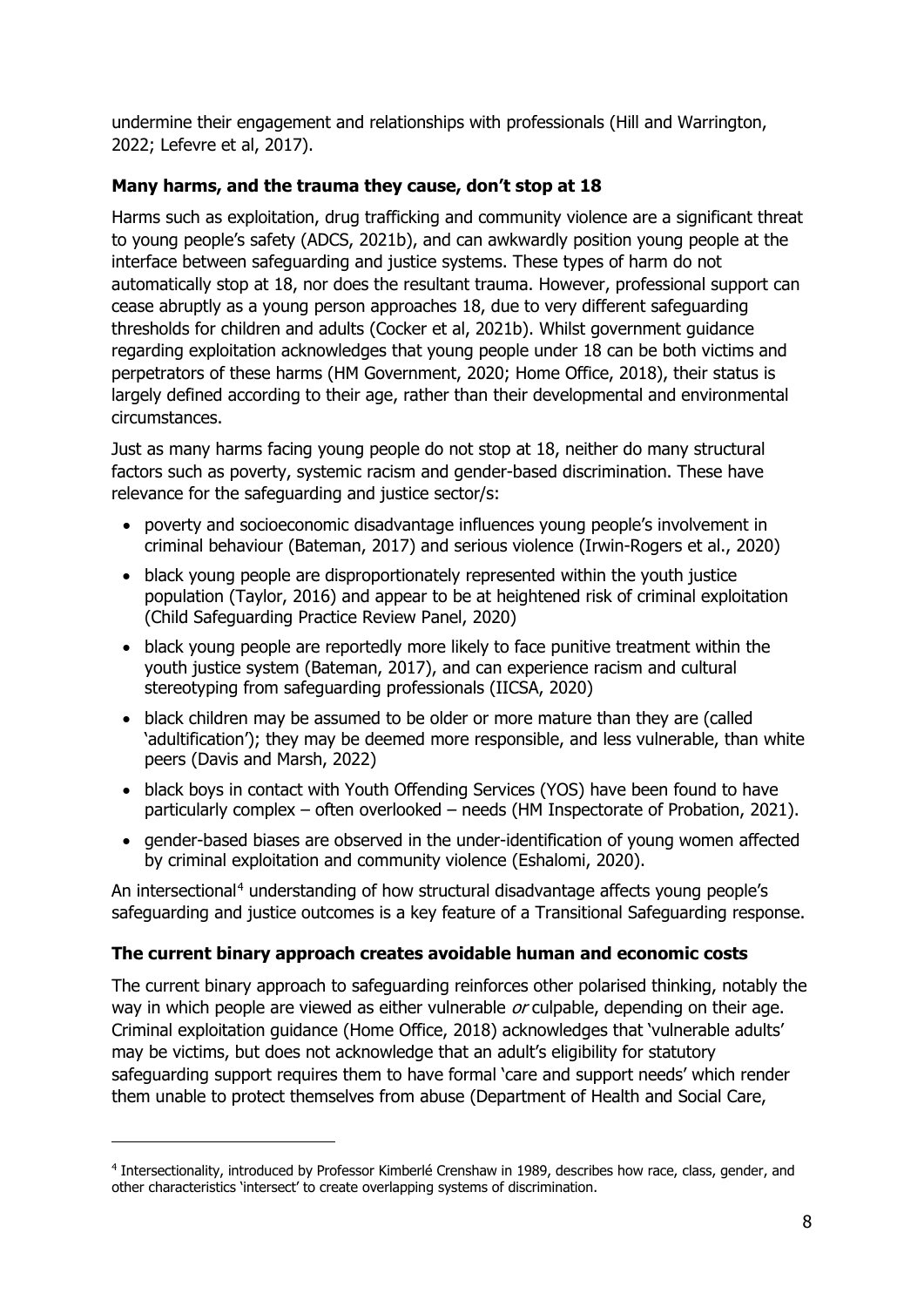2020). Vulnerability is presented as an individualistic construct (something that exists primarily *in the young person*), rather than something which is situational and/or contextual (affected by the young person's circumstances). This can mean that many young adults without formal care and support needs may well be punished rather than protected. This age-bound and eligibility-led mindset conflicts with research on 'cuckooing'[5](#page-8-1) which found targeting not only of people with disabilities and mental health difficulties (Spicer et al., 2019), but also people who would not necessarily be understood as having care and support needs, such as those trapped in drug debt and/or with criminal convictions (Whittaker et al., 2019).

The human costs of the current binary approach can be significant for young people who turn 18 between their offence and conviction:

'The damaging consequences … include loss of anonymity, reduced likelihood of diversion, only being eligible for adult sentences, longer supervision periods (heightening the risk of breach) and much longer rehabilitation periods which reduce employment prospects and prevent people moving on with their lives.' (Helyar-Cardwell, 2020).

Transitional Safeguarding is tentatively supported by economic arguments too. When adolescents are not supported to recover from harm and trauma it can mean that difficulties escalate in adulthood, resulting in higher costs (Chowdry and Fitzsimons, 2016; Kezelman et al., 2015). Failure to address safety and wellbeing needs during this life stage can result in costs that are felt beyond safeguarding services; reductions in funding for wider public services have been found to result in 'cost-shunting' to law enforcement agencies (House of Commons Committee of Public Accounts, 2018). This chimes with evidence showing the significant proportion of people with experience of trauma and abuse in prison (House of Commons Justice Committee, 2016), and the interplay between children's social care involvement and homelessness in young adulthood (Clarke et al., 2015) which often drives poor mental health outcomes, substance misuse issues and involvement in offending. Given the interconnectedness of adversities and expenditure, the argument for preventative and interconnected investment across this life stage is clear:

'Put simply, the current approach of ceasing children's safeguarding support at 18, only for many young people to go on to develop needs which may eventually qualify them for a safeguarding response as an adult, is remarkably poor value for money.'

(Holmes, 2022a).

### <span id="page-8-0"></span>**2.3 How Transitional Safeguarding connects with the justice system**

The most obvious connection between the justice and safeguarding systems is that the respective populations overlap considerably. Justice professionals and researchers have repeatedly highlighted the high levels of trauma, neurodiversity, learning needs and impaired mental health amongst the young adult custody population (House of Commons Justice Committee, 2016). The Parole Board concur:

<span id="page-8-1"></span><sup>&</sup>lt;sup>5</sup> Home invasion as a means of enabling drug dealing.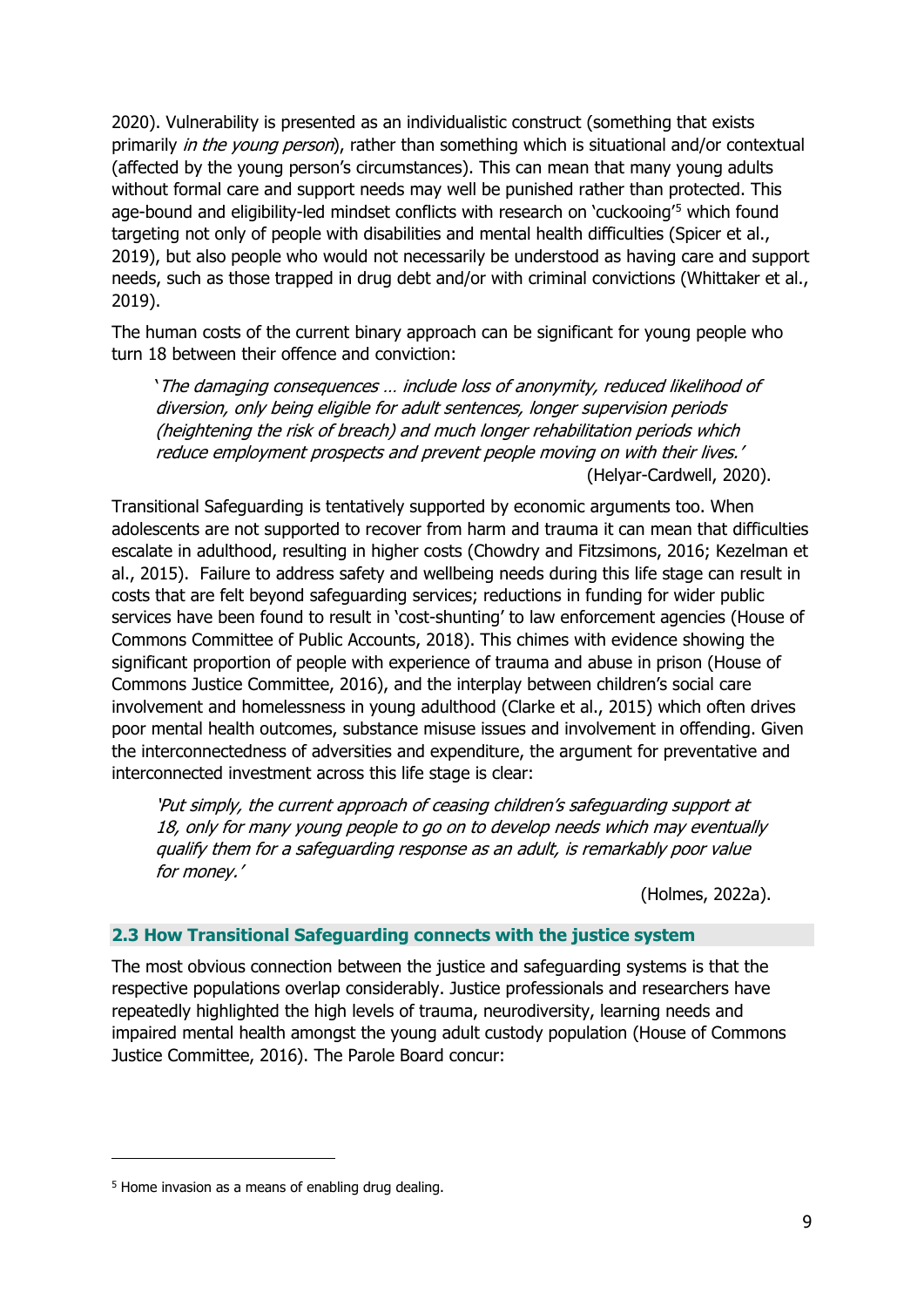'Young adults in custody often have psychological needs or neurological disabilities which may have gone undiagnosed, and which leave individuals vulnerable or open to exploitation'

(Parole Board, 2021:5).

These intersecting neurobiological and safeguarding needs can be seen not only in the adult justice population, but the youth justice population too. Recent analysis regarding sentenced young people (YJB, 2020) found that:

- 88 per cent had safety and wellbeing concerns
- 75 per cent had substance misuse concerns
- 71 per cent had speech, language and communication needs
- 71 per cent had mental health concerns
- 56 per cent were a current or previous Child in Need.

Fortunately there are existing requirements and frameworks designed to enable effective transitional support for young people in contact with the justice system. The Joint National Protocol for Transitions in England aims to support effective transfer of supervision from youth offending services to adult probation services and ensure the transition process is carried out as smoothly as possible (HM Government, 2021). Furthermore, as highlighted below, the key principles of Transitional Safeguarding chime to some extent with many core practices and policy imperatives within youth and adult justice.

#### **Key principles and examples of resonance within youth and adult justice**

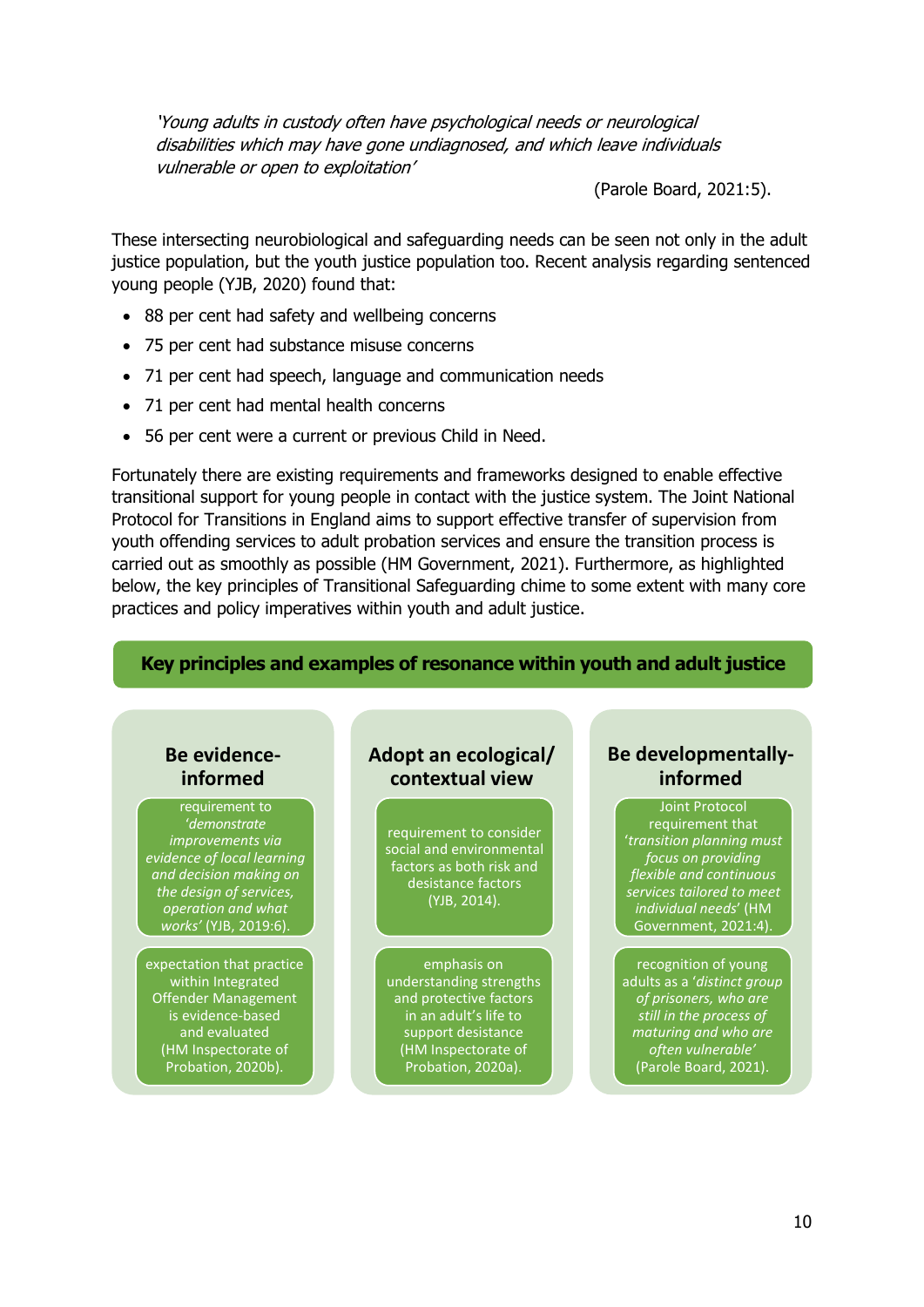## **Focus on relational practice**

the expectation of YOTs to *'establish a meaningful trusting relationship with children whom they supervise'* (YJB, 2019:6;12).

the expectation that prison staff know the adults they work with, believe in rehabilitation and are supportive (HM Inspectorate of Prisons, 2017).

# **Attend to equality, equity, diversity and inclusion**

the requirement for transition planning to '*include consideration of any diversity issues for every individual*  [and]*to take account of protected characteristics'*  (HM Government, 2021:5).

expectation of prisons to ensure the needs of adults with protected 'and other minority characteristics' are recognised and addressed (HM Inspectorate of Prisons, 2017).

# **Emphasise participative approaches**

the requirement of professionals to '*Encourage children's active participation, engagement and wider social inclusion. All work is a meaningful collaboration with children and their carers'*. (YJB, 2019:6).

effective practice guidance emphasises the importance of treating adults as '*active collaborators'* (HM Inspectorate of Probation, 2020a).

# <span id="page-10-0"></span>**2.4 Implications for practice and policy**

**Using Transitional Safeguarding key principles as a guide, change and improvements can usefully be considered at a number of levels:**

- in direct practice with young people
- within services and workforce
- within strategic partnership working
- within policy.



### **Considerations for direct practice with the young person**

- Assessments should balance consideration of both the individual needs and developmental stage of the young person and the structural and contextual factors that influence their lives. The impact of trauma and adversity should be explored in relation to a person's offending behaviour and decision-making, and professionals must be alert to the potentially re-traumatising effects of describing past harms.
- This recognition of trauma and context should also inform direct practice with young people; professionals should recognise the mistrust and fear that may underpin some young people's seeming 'resistance' to intervention. Relational and restorative practice principles should guide all direct work with young people.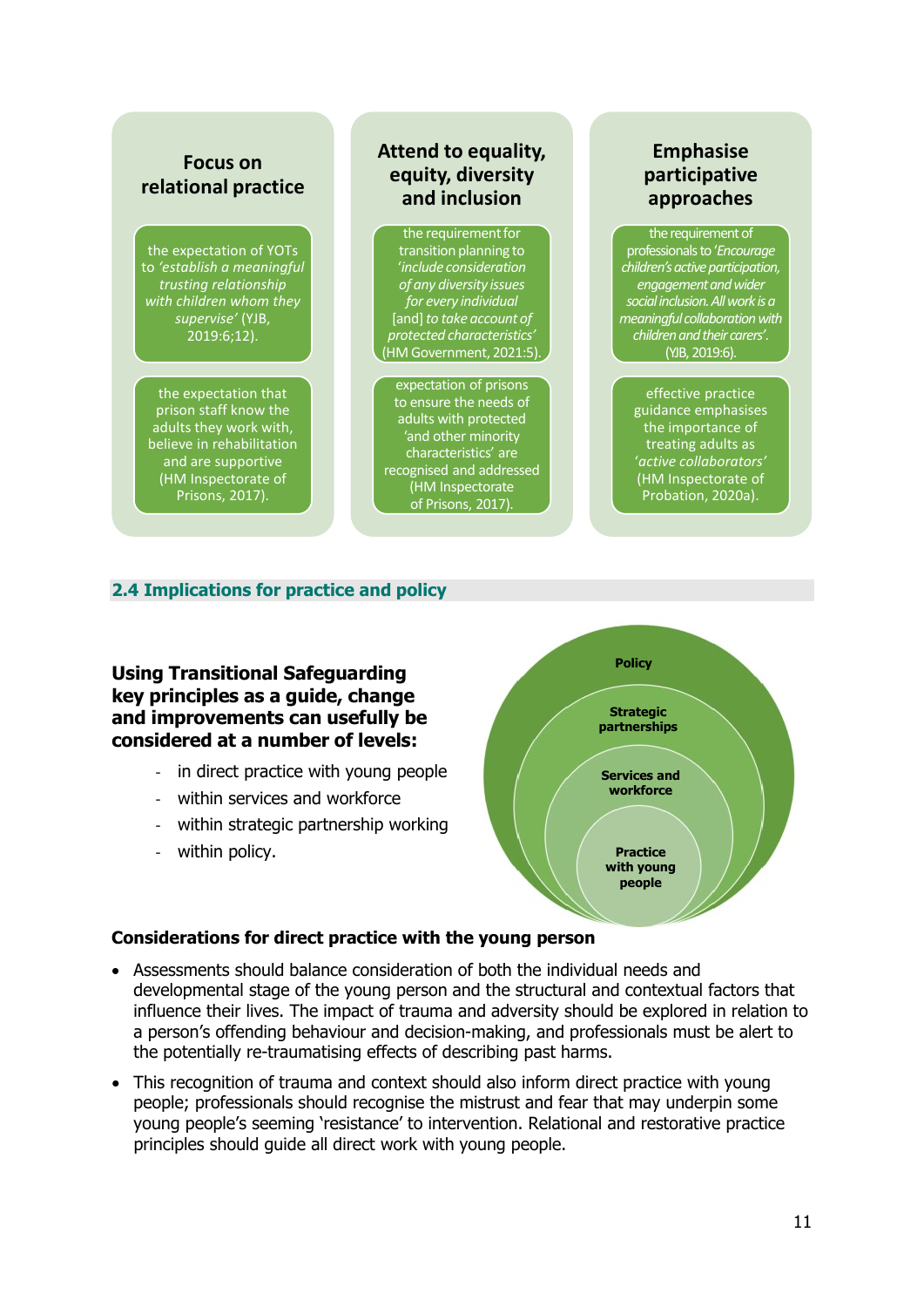- Participatory practice is more than seeking a young person's views on their plan; practitioners can and should strive to actively involve young people as experts in their own lives. See this [toolkit,](https://www.nacro.org.uk/news/nacro-news/new-toolkit-using-an-identity-lens-constructive-working-with-children-in-the-criminal-justice-system/) published by Nacro, designed to promote a constructive, identity-focused approach with young people.
- Reflective practice can help workers to understand how biases and assumptions may be influencing practice. This involves critically appraising a situation and seeking to understand issues of motivation, coercion, capacity and context.
- Issues of equity, diversity and inclusion must be explicitly recognised in both assessment and direct work. Experience of racism, ableism, classism and sexism can all contribute to a young person's vulnerability, and discrimination can be replicated within practice or service delivery. Practitioners are therefore vital advocates for young people being marginalised within the justice system.
- Young people whose choices have been restricted (whether through exploitation or by virtue of a criminal justice response), require a highly participatory response from professionals. Affording as much voice and choice as possible to young people is a vital means of countering the controlling dynamics of criminal groups, enabling appropriate responsibility without blame, and is also accordant with mental capacity being presumed from aged 16.
- Drawing on the ethos of Making Safeguarding Personal (MSP), which underpins safeguarding practice with adults, professionals within probation and the prison estate can embed a person-centred and strengths-based approach. This does not excuse criminal behaviour, but rather places the young adult at the centre of the change process, and as an expert in their own life. See the [MSP toolkit](https://www.local.gov.uk/msp-toolkit) for more information.

### **Considerations for services and workforce**

- Practitioners and managers across the justice sectors should be provided with high quality ongoing CPD. This should include up-to-date evidence informed training on:
	- understanding and working ethically with trauma
	- cultural competence and unconscious bias
	- legal literacy and mental capacity
	- analysis and critical thinking.
- Supervision and ongoing learning are as important as traditional training. Justice professionals across the multi-agency workforce should be provided with reflective supervision in order to make sense of complexity and process the emotional impact of this work. Peer-learning, group supervision, knowledge exchange, self-directed study and shadowing should also be considered for routinely supporting and informing practice.
- Commissioners should explore opportunities to commission services to provide fluid support across the transition to adulthood, and where this is not possible should try to support collaboration between services for adolescents and adults. Voluntary and community sector services may be able to operate more flexibly, but require flexible funding frameworks to do so. Commissioning and market shaping activity should actively engage the expertise of non-statutory service providers.
- Pathways between children's and adults' services, and between safeguarding and justice services, should be as fluid as possible. Local review and testing of the pathways between services should include practitioners' and young people's and their parents/carers' feedback.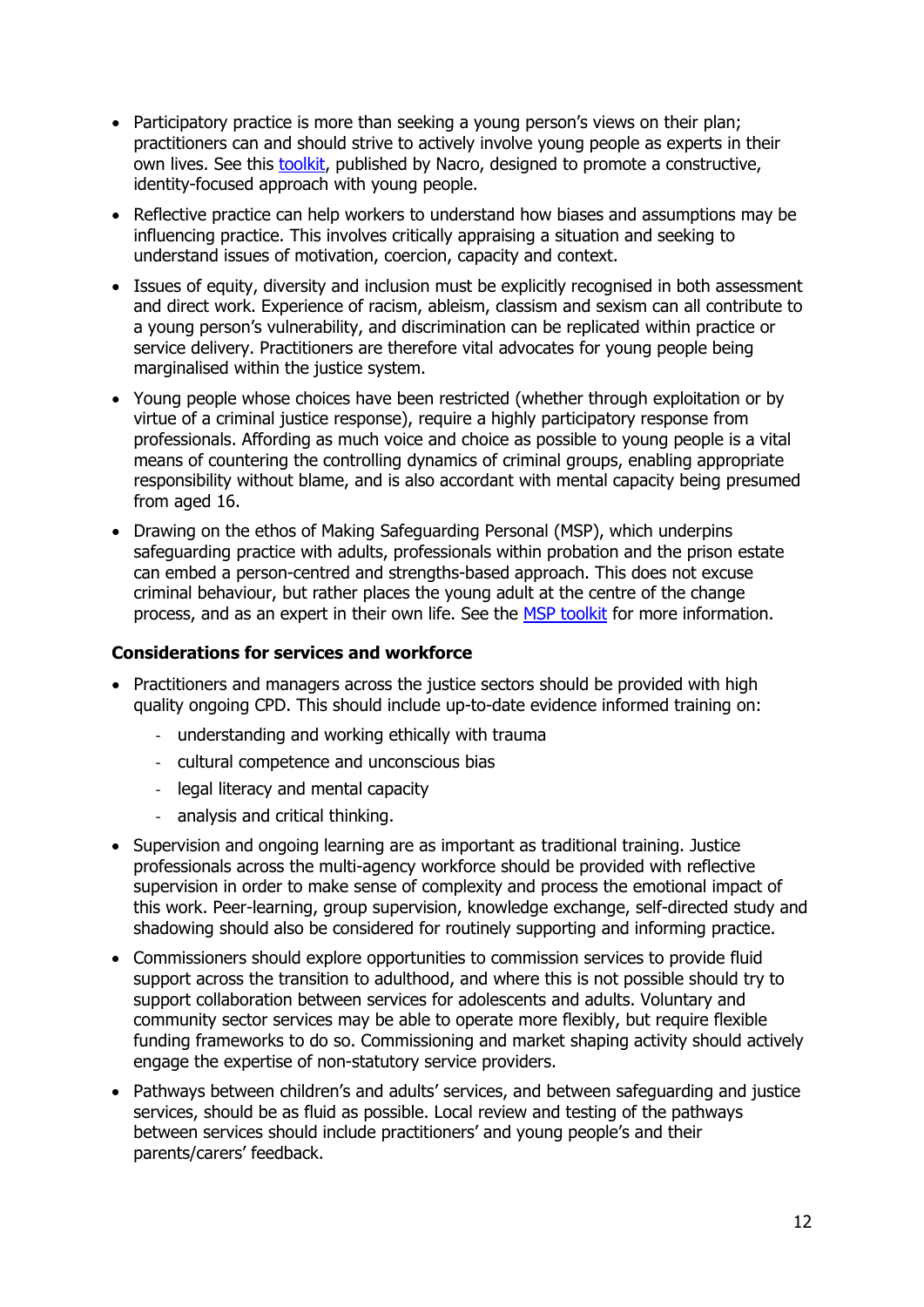- More accurate data and more effective information-sharing between agencies is essential in order to:
	- reduce the levels of undiagnosed and/or unmet needs
	- understand the needs of minoritised but over-represented groups
	- strengthen the case for resources in justice settings to meet these needs
	- shape long-term planning in relation to the justice system and its future workforce
	- reduce the longer-term public costs of unmet needs amongst this population.
- Significant benefits have been found in bringing together disciplines, especially children's and adults' workers, in order to respond holistically to needs and risks (Forrester et al., 2017). Enhanced support for these young people could be offered through multidisciplinary teams that bring together children's services, adult services and criminal justice professionals.

# **Considerations for strategic partnership working**

- A number of local strategic groups are relevant to this agenda, including the Children's Safeguarding Partnership, Safeguarding Adults Board, Community Safety Partnership, Health and Wellbeing Boards, Violence Reduction Unit steering groups and the Local Youth Justice Board. Greater synergy and alignment can be supported by:
	- identifying areas of alignment between strategic plans and developing shared progress measures to underpin these. For example, several of these groups might be concerned with drug use and/or drug markets
	- reviewing how and whether objectives set by any of these groups might conflict with – or harmonise with – the objectives of other groups
	- adopting shared/connected approaches to multi-agency workforce development, and developing a coherent supervision offer across the system
	- establishing Transitional Safeguarding as a shared priority, reported to all relevant groups to enable system-wide accountability
	- developing shared or mirrored criminal exploitation protocols to support young people under and over 18, ensuring that local agencies collaborate to fill gaps in the system. See, for example, Southend-on-Sea Borough Council's 'transitional approach to exploitation' described in [Bridging the Gap.](https://www.researchinpractice.org.uk/all/publications/2021/june/bridging-the-gap-transitional-safeguarding-and-the-role-of-social-work-with-adults-knowledge-briefing/)
- Strategic planning should be underpinned by a sophisticated assessment of young people's needs, not service demand, and should draw on qualitative insights as well as robust data.
- Local strategic activity should be directly informed by the expertise and views of young people, their families and practitioners. See for example [Hearing Young People's Voices](https://tce.researchinpractice.org.uk/hearing-young-peoples-voices-reflective-questions-for-strategic-leaders/)  – [Reflective Questions for Strategic Leaders.](https://tce.researchinpractice.org.uk/hearing-young-peoples-voices-reflective-questions-for-strategic-leaders/)
- Local Children's Safeguarding Practice Reviews and Safeguarding Adult Reviews should explore the extent to which criminal behaviour contributed to or obscured the person's safeguarding needs.
- Strategic leaders themselves are highly influential and can support the embedding of Transitional Safeguarding by:
	- role-modelling an understanding of young people's developmental needs and a commitment to their rights
	- demonstrating systems-leadership, collaborating across system boundaries to support continuous improvement and innovation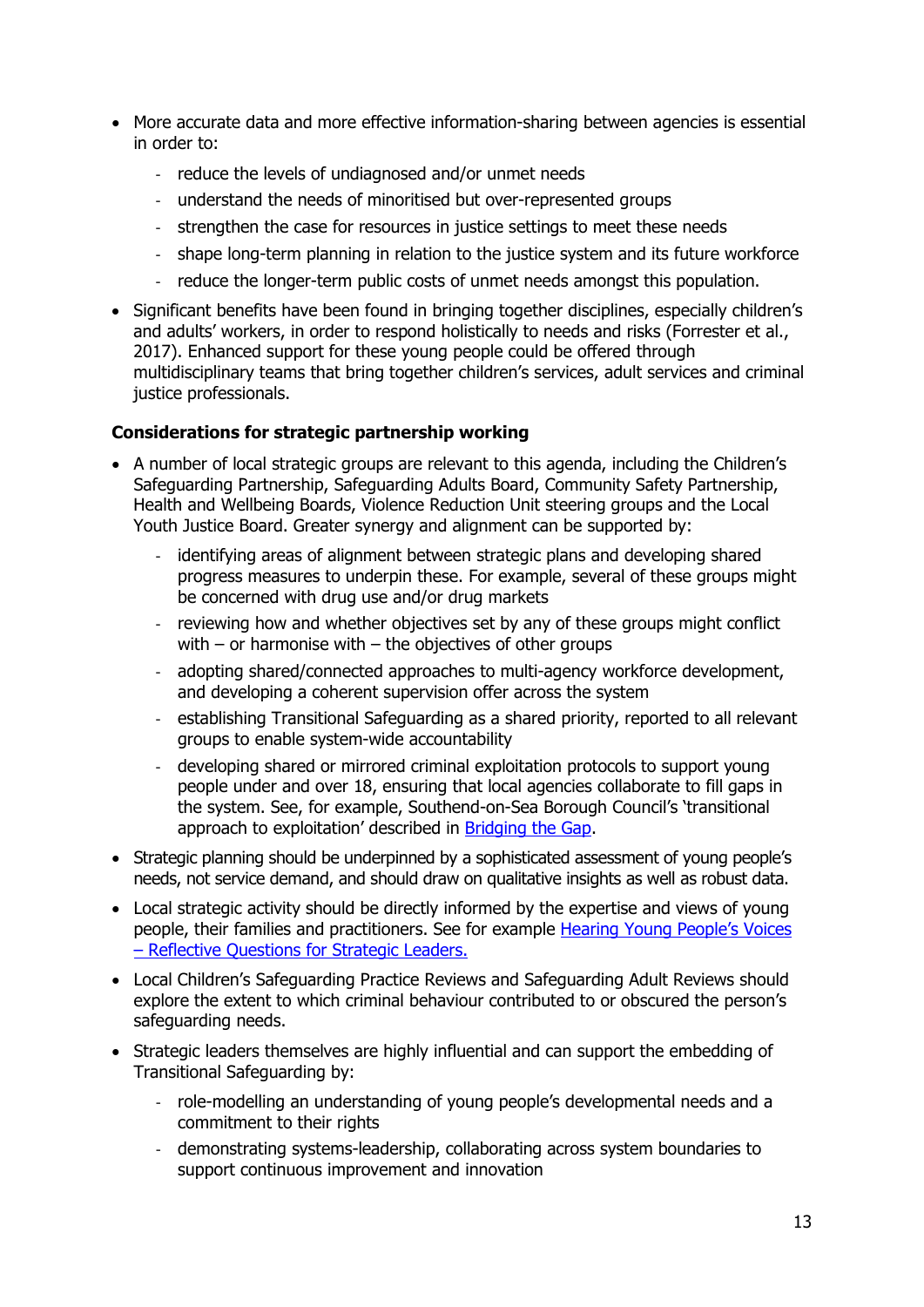- mirroring strengths-based relational leadership, setting an example for practice
- modelling a reflective practice culture, by engaging in learning activity and supervision
- constructively challenging a binary understanding of childhood versus adulthood, of vulnerability versus culpability, whenever they hear it
- rejecting blunt progress and impact measures that could impede longer-term innovation; demotivate professionals and create perverse incentives.

#### **Policy considerations and opportunities**

- Unintended consequences of safeguarding and justice policy could be better avoided in relation to disproportionality if all policy initiatives were subject to a comprehensive equalities impact assessment.
- The creation of a cross-government working group for this cohort whose needs and services span several departmental portfolios could enable a greater degree of coherence and shared accountability, alongside better understanding of system-wide costs and therefore investment opportunities.
- Shared innovation funding that spans departments could unlock some of the barriers that Transitional Safeguarding identifies, and would mirror the ambition for more effective joint commissioning locally.
- HMPPS-funded pilots designed to ensure better support for care-leavers in prison highlight the importance of culture in achieving system change. Enhanced multi-agency CPD, supported by boundary-spanning governance arrangements are both vital in holding local government and prisons to account for the outcomes of care-experienced people in custody.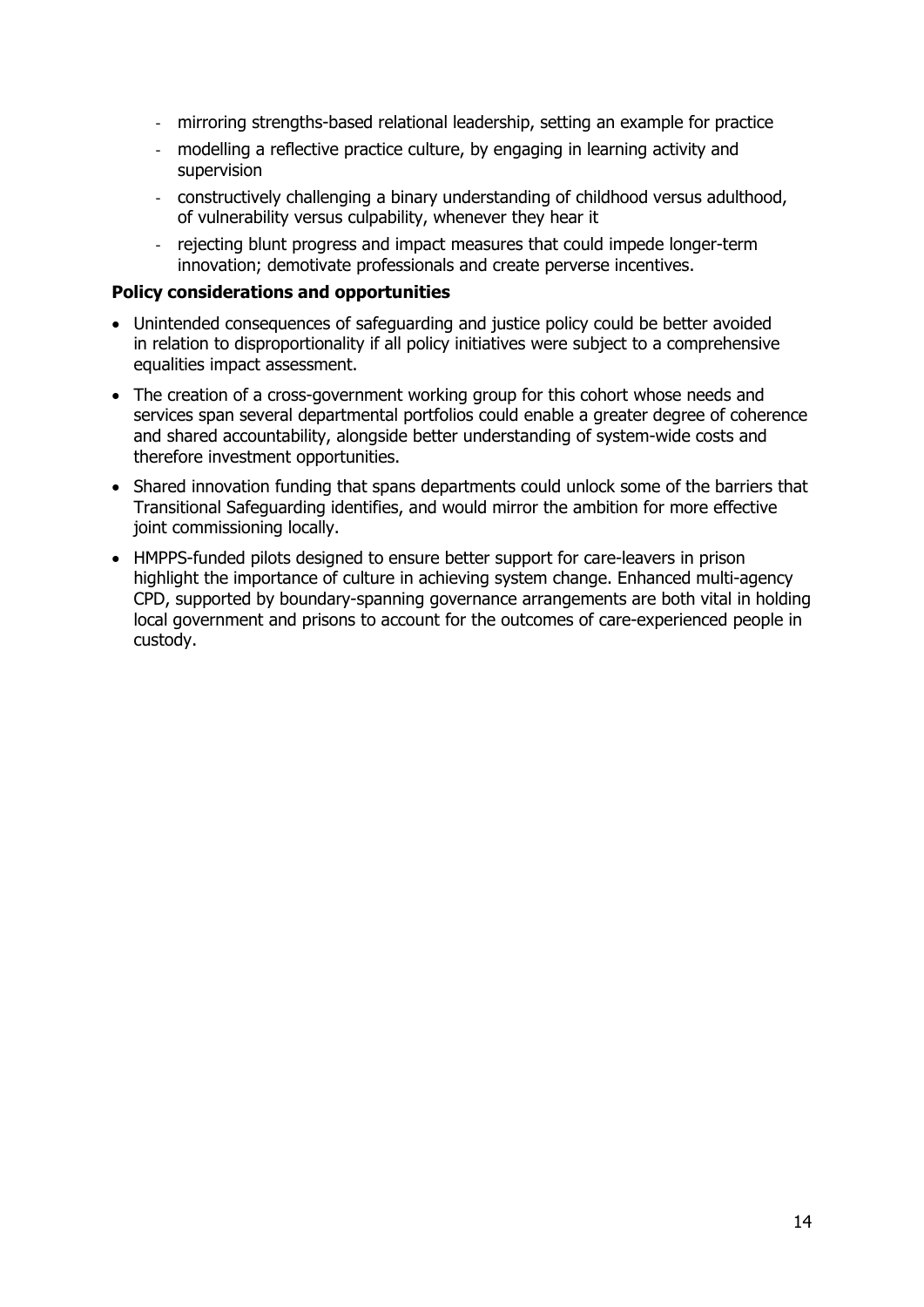# <span id="page-14-0"></span>**3. Conclusion**

Evidence from research, from young people and their parents/carers, families and communities, and from the professionals who support them, combines to make a compelling case for a boundary-spanning approach to promoting young people's safety. It is increasingly clear that binary notions of childhood versus adulthood, and of vulnerability versus culpability, do not reflect the complexity and interconnectedness of young people's lives.

Transitional Safeguarding is an emerging concept, underpinned by a principles-led framework which highlights the importance of an approach which is evidence-informed, ecological/contextual, developmentally-attuned, relational, equalities-orientated, and participative. The framework requires consideration at multiple levels of the system, meaning that everyone has a part to play in its development and adoption.

In this paper, we have set out the potential for changes in relation to individual practice, services and workforce, strategic partnerships, and policy. Crucially, practice cannot be expected to change in a vacuum; the systems and policy landscape within which practitioners are working need to adapt and evolve to enable effective support for young people. Colleagues working within the justice sector have a significant contribution to make to the Transitional Safeguarding agenda, and can bring valuable expertise to local innovation.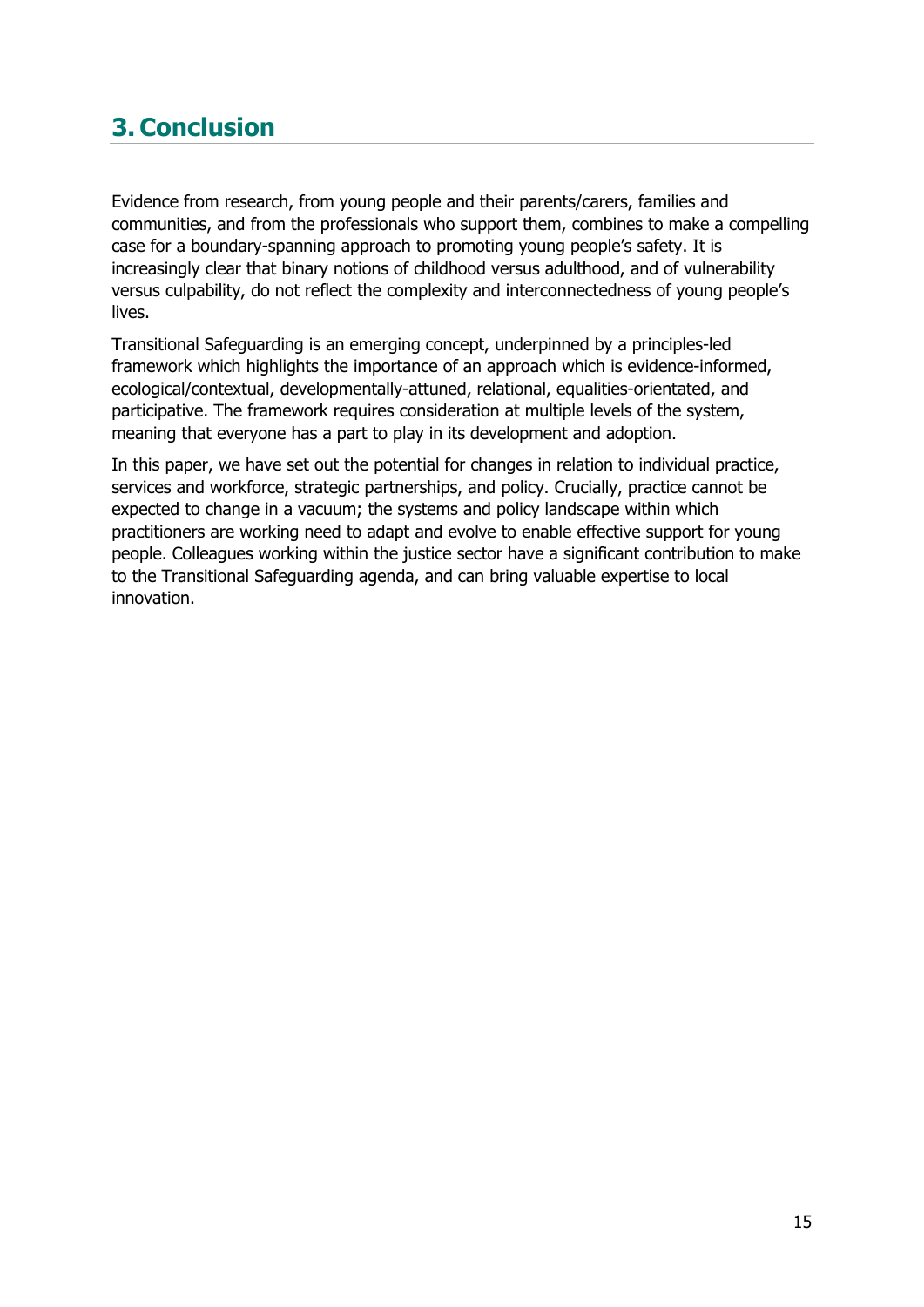# <span id="page-15-0"></span>**References**

Arnett, J. (2000). 'Emerging Adulthood: A Theory of Development from the Late Teens through the Twenties', American Psychologist, 55(5), pp. 469-480.

Association of Directors of Children's Services (ADCS) (2019). Serious Youth Violence and Knife Crime: Discussion Paper. Manchester: ADCS.

Association of Directors of Children's Services. (2021a). A Youth Justice System that Works for Children. A Joint Policy Position Paper. Manchester: ADCS.

Association of Directors of Children's Services. (2021b). Safeguarding pressures: Phase 7. Manchester: ADCS.

Barlow and Scott (2010). Safeguarding in the 21st century –where to now? Dartington: Research in Practice.

Bateman, T. (2017). The state of youth justice 2017: An overview of trends and developments. National Association of Youth Justice.

Beckett, H., Holmes, D. and Walker, J. (2017). Child Sexual Exploitation Definition & Guide for Professionals: Extended text. Luton and Dartington: The International Centre: Researching Child Sexual Exploitation, Violence and Trafficking, and Research in Practice.

Beckett, H. and Lloyd, J. (2022). 'Growing Pains: Developing Safeguarding Responses to Adolescent Harm', in Holmes, D. (ed.) Safeguarding Young People: Risk, Rights, Relationships and Resilience. London: Jessica Kingsley Publishers.

Bronfenbrenner, U. (1977). 'Toward an experimental ecology of human development', American Psychologist, 32(7), pp. 513-531.

Chakraborti, N. and Garland, J. (2015). Hate crime: impacts, causes and responses (2nd edn). London: Sage.

Child Safeguarding Practice Review Panel (2020). It was hard to escape: safeguarding children at risk from criminal exploitation. London: Department for Education.

Chowdry, H. and Fitzsimons, P. (2016). The cost of late intervention: Analysis. London: Early Intervention Foundation.

Clarke, A., Burgess, G., Morris, S. and Udagawa, C. (2015). *Estimating the scale of youth* homelessness in the UK Final Report. Cambridge Centre for Housing and Planning Research.

Cocker, C. Cooper, A. and Holmes, D. (2021a). 'Transitional safeguarding: Transforming how adolescents and young adults are safeguarded', British Journal of Social Work, 32(2), pp. 85-87.

Cocker, C., Cooper, A., Holmes D. and Bateman F. (2021b). 'Transitional Safeguarding: Presenting the case for developing Making Safeguarding Personal for Young People in England', Journal of Adult Protection, 23(3), pp. 144–157.

Davis, J. and Marsh, N (2022). 'The myth of the universal child', in Holmes, D. (ed.) Safeguarding Young People: Risk, Rights, Relationships and Resilience. London: Jessica Kingsley Publishers.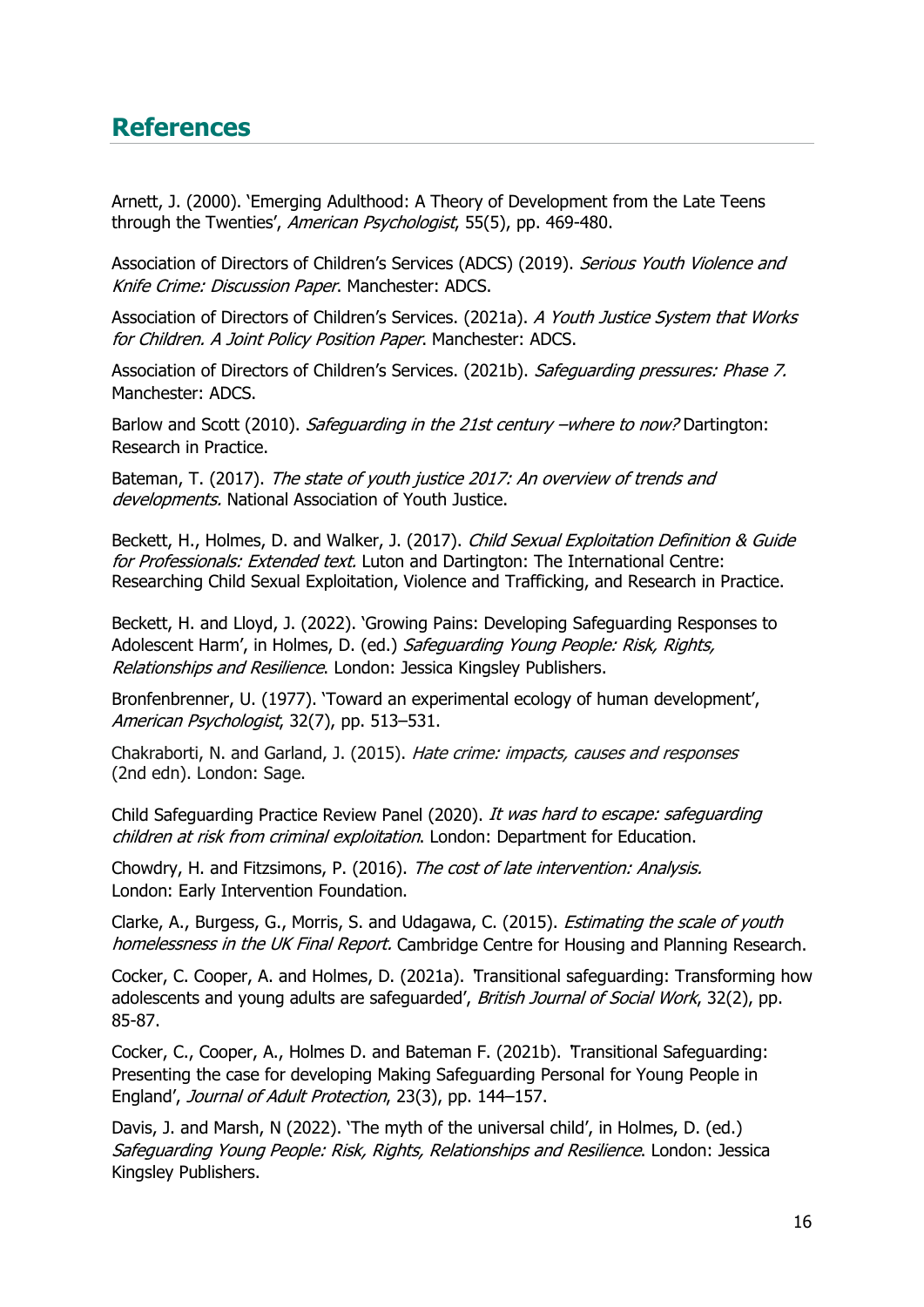Department for Constitutional Affairs (2007). Mental Capacity Act 2005 Code of Practice. London: TSO.

Department of Health and Social Care (2022). Care and support statutory guidance. Available at: [https://www.gov.uk/government/publications/care-act-statutory](https://www.gov.uk/government/publications/care-act-statutory-guidance/care-and-support-statutory-guidance)[guidance/care-and-support-statutory-guidance](https://www.gov.uk/government/publications/care-act-statutory-guidance/care-and-support-statutory-guidance) (Accessed: 10 February 2022)

Eshalomi, F. (2020). *Gang-associated Girls: supporting young women at risk.* London: Greater London Assembly.

Firmin, C. (2020). Contextual Safeguarding and Child Protection: Rewriting the Rules. Abingdon: Routledge.

Forrester, D., Lynch, A., Bostock, L., Newlands, F., Preston, B. and Cary, A. (2017). Family Safeguarding Hertfordshire: Evaluation Report. London: Department for Education.

Hanson, E. and Holmes, D. (2014). That Difficult Age: Developing a more effective response to risks in adolescence. Dartington: Research in Practice and ADCS.

Hickle, K and Lefevre, M. (2022). 'Learning to Love and Trust Again: A Relational Approach to Developmental Trauma', in Holmes, D. (ed.) Safeguarding Young People: Risk, Rights, Relationships and Resilience. London: Jessica Kingsley Publishers.

Hill, N and Warrington, C (2022). 'Nothing about me without me', in Holmes, D. (ed.) Safeguarding Young People: Risk, Rights, Relationships and Resilience. London: Jessica Kingsley Publishers.

HM Government (2020). Working Together to Safeguard Children: A quide to inter-agency working to safequard and promote the welfare of children. London: HMSO. Available at: <https://www.gov.uk/government/publications/working-together-to-safeguard-children--2> (Accessed: 10 February 2022)

HM Government (2021). Joint National Protocol for Transitions in England: Joint protocol for managing the cases of children moving from Youth Offending Teams to the National Probation Service. Youth Justice Board, National Probation Service. Available at: [https://www.gov.uk/government/publications/joint-national-protocol-for-transitions-in](https://www.gov.uk/government/publications/joint-national-protocol-for-transitions-in-england)[england](https://www.gov.uk/government/publications/joint-national-protocol-for-transitions-in-england) (Accessed: 10 February 2022)

HM Inspectorate of Prisons (2017). Expectations: Criteria for assessing the treatment of and conditions for men in prisons. Version 5. Available at:

<https://www.justiceinspectorates.gov.uk/hmiprisons/our-expectations/prison-expectations/> (Accessed: 10 February 2022)

HM Inspectorate of Probation (2020a). *Effective Case Supervision (adults)*. Available at: [https://www.justiceinspectorates.gov.uk/hmiprobation/effective-practice/adult-case](https://www.justiceinspectorates.gov.uk/hmiprobation/effective-practice/adult-case-supervision/)[supervision/](https://www.justiceinspectorates.gov.uk/hmiprobation/effective-practice/adult-case-supervision/) (Accessed: 10 February 2022)

HM Inspectorate of Probation (2020b). Integrated Offender Management: effective practice guide. Available at: [https://www.justiceinspectorates.gov.uk/hmiprobation/wp](https://www.justiceinspectorates.gov.uk/hmiprobation/wp-content/uploads/sites/5/2020/02/Effective-practice-guide.pdf)[content/uploads/sites/5/2020/02/Effective-practice-guide.pdf](https://www.justiceinspectorates.gov.uk/hmiprobation/wp-content/uploads/sites/5/2020/02/Effective-practice-guide.pdf) (Accessed: 10 February 2022)

HM Inspectorate of Probation (2021). The experiences of black and mixed heritage boys in the youth justice system. A thematic inspection by HM Inspectorate of Probation. Available at: [https://www.justiceinspectorates.gov.uk/hmiprobation/inspections/black-and-mixed](https://www.justiceinspectorates.gov.uk/hmiprobation/inspections/black-and-mixed-heritage-boys/)[heritage-boys/](https://www.justiceinspectorates.gov.uk/hmiprobation/inspections/black-and-mixed-heritage-boys/) (Accessed: 10 February 2022)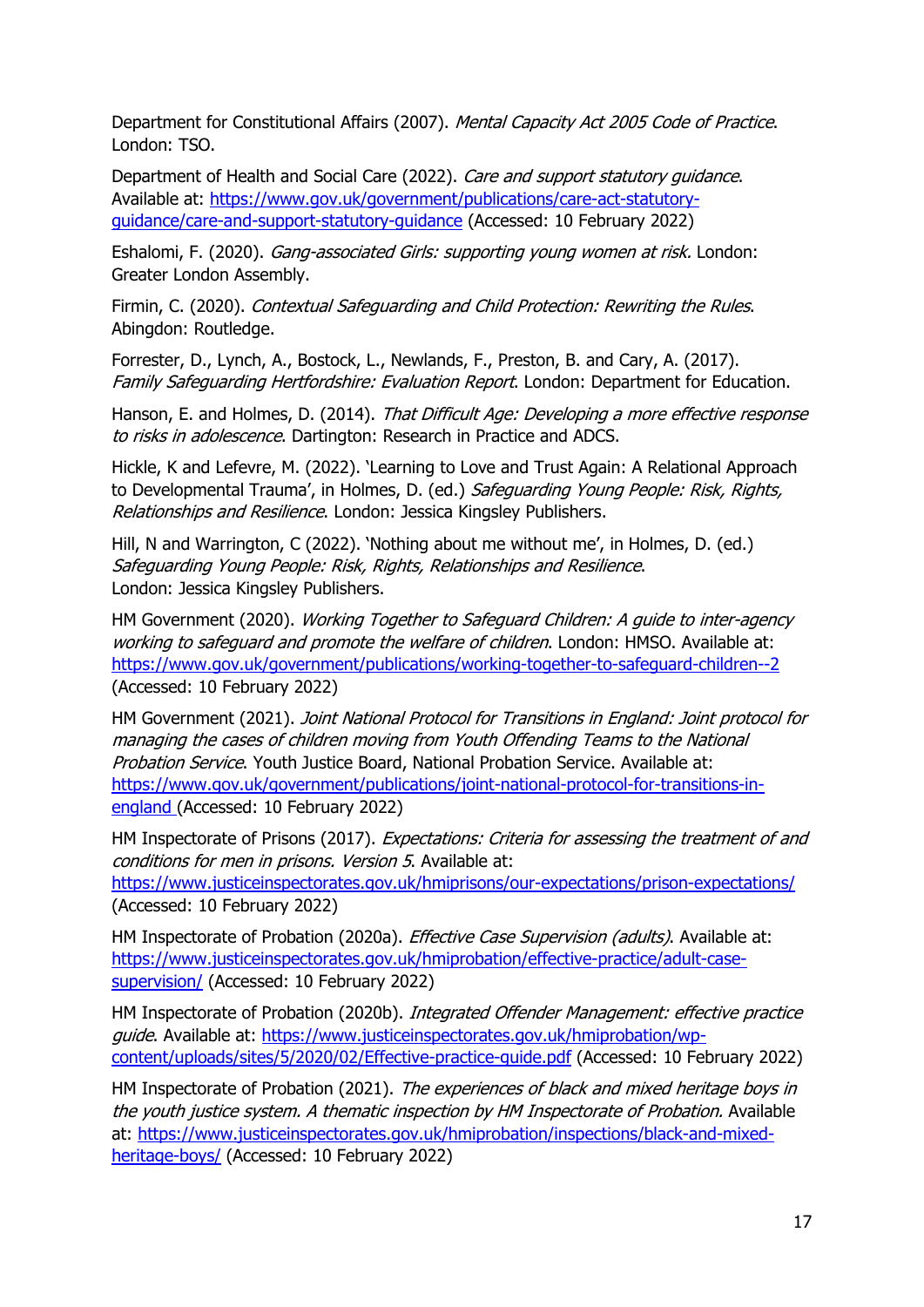Holmes, D. and Smale, E. (2018). Mind the Gap: Transitional Safeguarding – Adolescence to Adulthood. Dartington: Research in Practice.

Holmes, D. (2022a). 'Transitional Safeguarding: The case for change', Practice: Social Work in Action, 34(1).

Home Office (2018). Criminal Exploitation of children and vulnerable adults: County Lines guidance. London, HMSO.

Home Office (2021). Consultation outcome: Government response to the consultation on guidance to support the application of Knife Crime Prevention Orders. Available at: [https://www.gov.uk/government/consultations/knife-crime-prevention-orders-kcpos](https://www.gov.uk/government/consultations/knife-crime-prevention-orders-kcpos-guidance/outcome/government-response-to-the-consultation-on-guidance-to-support-the-application-of-knife-crime-prevention-orders#proportionality)[guidance/outcome/government-response-to-the-consultation-on-guidance-to-support-the](https://www.gov.uk/government/consultations/knife-crime-prevention-orders-kcpos-guidance/outcome/government-response-to-the-consultation-on-guidance-to-support-the-application-of-knife-crime-prevention-orders#proportionality)[application-of-knife-crime-prevention-orders#proportionality](https://www.gov.uk/government/consultations/knife-crime-prevention-orders-kcpos-guidance/outcome/government-response-to-the-consultation-on-guidance-to-support-the-application-of-knife-crime-prevention-orders#proportionality) (Accessed: 10 February 2022)

House of Commons Committee of Public Accounts (2018). Financial sustainability of police forces in England and Wales. Sixty-Seventh Report of Session 2017–19. Available at: <https://publications.parliament.uk/pa/cm201719/cmselect/cmpubacc/1513/151302.htm> (Accessed: 10 February 2022)

House of Commons Justice Committee (2016). The treatment of young adults in the criminal justice system Seventh Report of Session 2016-17. Available at: <https://publications.parliament.uk/pa/cm201617/cmselect/cmjust/169/169.pdf> (Accessed: 10 February 2022)

IICSA (Independent Inquiry into Child Sexual Abuse) (2020). "People don't talk about it": Child sexual abuse in ethnic minority communities. IICSA and The Race Equality Foundation.

Irwin-Rogers, K., Muthoo, A. and Billingham, L. (2020). Youth Violence Commission Final Report. Youth Violence Commission.

Johnson, S.B., Blum, R.W. and Giedd, J.M. (2009). 'Adolescent Maturity and the Brain: The Promise and Pitfalls of Neuroscience Research in Adolescent Health Policy', Journal of Adolescent Health, 45(3), pp. 216-221.

Kezelman, C., Hossack, N., Stavropoulos, P., and Burley, P. (2015). The Cost of Unresolved Childhood Trauma and Abuse in Adults in Australia. Sydney: Adults Surviving Child Abuse and Pegasus Economics.

Kirby, A. (2020). 'Conceptualising Participation: Practitioner Accounts', in Jacobson, J. and Cooper, P. (eds.) Participation in the Courts and Tribunals. Concepts, Realities and Aspirations. Bristol: Bristol University Press.

Lefevre, M., Hickle, K., Luckock, B. and Ruch, G. (2017). 'Building trust with children and young people at risk of child sexual exploitation: The professional challenge', British Journal of Social Work, 47(8), pp. 2456–2473.

Maxwell, N., Wallace, C., Cummings, A., Bayfield, H, and Morgan, H. (2019). A systematic map and synthesis review of Child Criminal Exploitation. Cardiff: Cascade Children's Social Care Research and Development Centre.

Office of the Chief Social Worker for Adults and Research in Practice. (2021). Bridging the Gap: transitional safeguarding and the role of social work with adults – Knowledge Briefing. Department of Health and Social Care.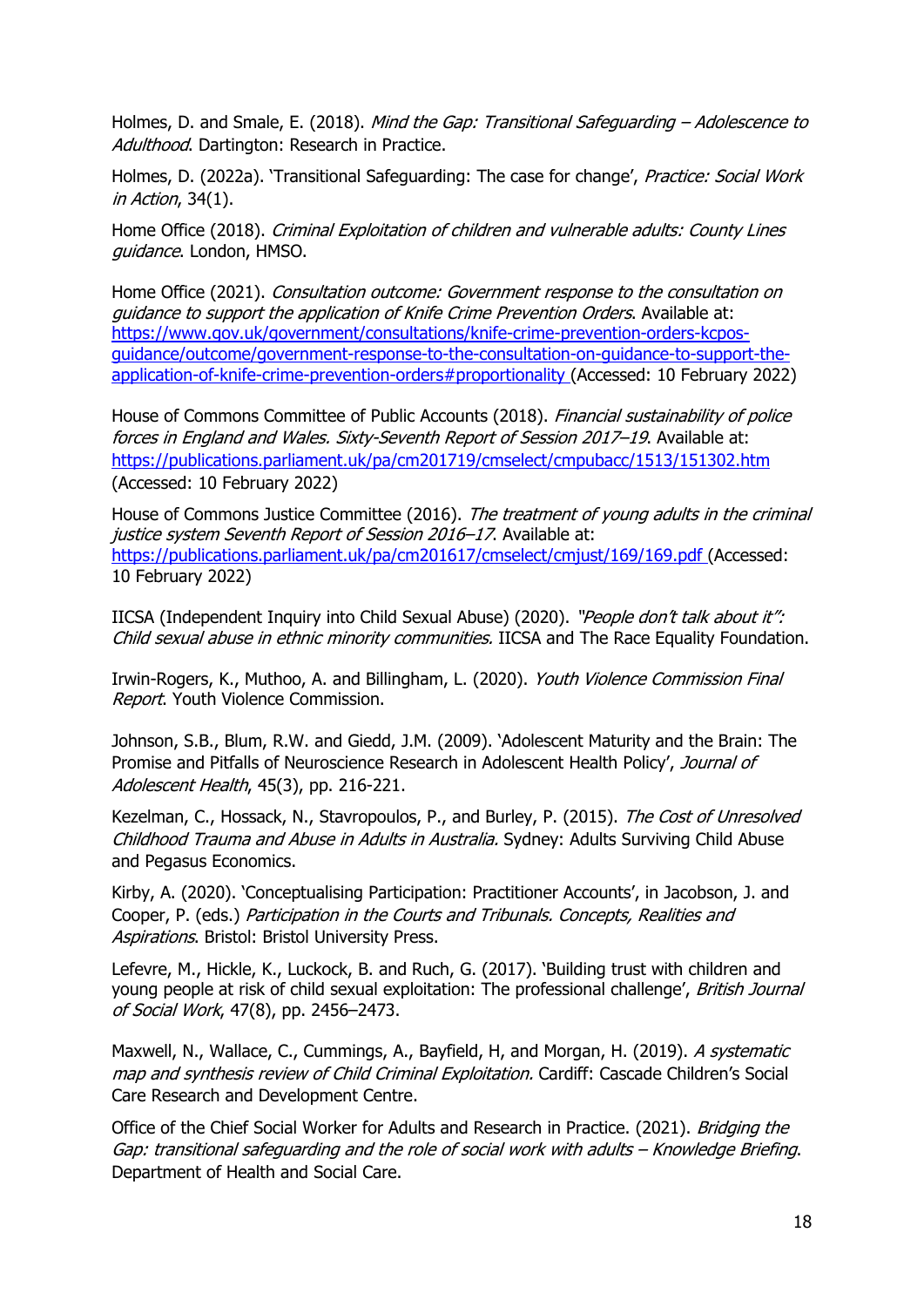Parole Board (2021). Guidance for Parole Board Members on Young Adult Prisoners. Available at: [https://www.gov.uk/government/publications/guidance-for-parole-board](https://www.gov.uk/government/publications/guidance-for-parole-board-members-on-young-adult-prisoners)[members-on-young-adult-prisoners](https://www.gov.uk/government/publications/guidance-for-parole-board-members-on-young-adult-prisoners) (Accessed: 10 February 2022)

Prior, D., Farrow, K., Hughes, N., Kelly, G., Manders, G., White, S. and Wilkinson, B. (2011). Maturity, young adults and criminal justice: A literature review. Commissioned by the Barrow Cadbury Trust for the Transition to Adulthood Alliance.

Sawyer, S., Azzopardi, P., Wickremarathne, D. and Patton, G. (2018). 'The age of adolescence', The Lancet Child and Adolescent Health, 2(3), pp. 223-228.

Spicer, J., Moyle, L. and Coomber, R. (2020). 'The variable and evolving nature of 'cuckooing' as a form of criminal exploitation in street level drug markets', Trends in Organized Crime, 23, pp. 301–323

Taylor, C. (2016). Review of the Youth Justice System in England and Wales. London: Ministry of Justice.

United Nations (2020). Youth. Available at: <https://www.un.org/esa/socdev/documents/youth/fact-sheets/youth-definition.pdf> (Accessed: 10 February 2022)

Whittaker, A., Densley, J., Cheston, L., Tyrell, T., Higgins, M., Felix-Baptiste, C. and Havard, T. (2019). 'Reluctant gangsters revisited: the evolution of gangs from postcodes to profits', European Journal on Criminal Policy and Research, 26, 1-22.

Youth Justice Board (2014). AssetPlus: assessment and planning in the youth justice system. Available at: [https://www.gov.uk/government/publications/assetplus-assessment-and](https://www.gov.uk/government/publications/assetplus-assessment-and-planning-in-the-youth-justice-system/assetplus-assessment-and-planning-in-the-youth-justice-system)[planning-in-the-youth-justice-system/assetplus-assessment-and-planning-in-the-youth](https://www.gov.uk/government/publications/assetplus-assessment-and-planning-in-the-youth-justice-system/assetplus-assessment-and-planning-in-the-youth-justice-system)[justice-system](https://www.gov.uk/government/publications/assetplus-assessment-and-planning-in-the-youth-justice-system/assetplus-assessment-and-planning-in-the-youth-justice-system) (Accessed: 10 February 2022)

Youth Justice Board (2019). Standards for children in the youth justice system 2019. London: Ministry of Justice. Available at:

<https://www.gov.uk/government/publications/national-standards-for-youth-justice-services> (Accessed: 10 February 2022)

Youth Justice Board (2020). Assessing the needs of sentenced children in the Youth Justice System 2018/19. England and Wales. London: Ministry of Justice. Available at: [https://www.gov.uk/government/statistics/assessing-the-needs-of-sentenced-children-in](https://www.gov.uk/government/statistics/assessing-the-needs-of-sentenced-children-in-the-youth-justice-system)[the-youth-justice-system](https://www.gov.uk/government/statistics/assessing-the-needs-of-sentenced-children-in-the-youth-justice-system) (Accessed: 10 February 2022)